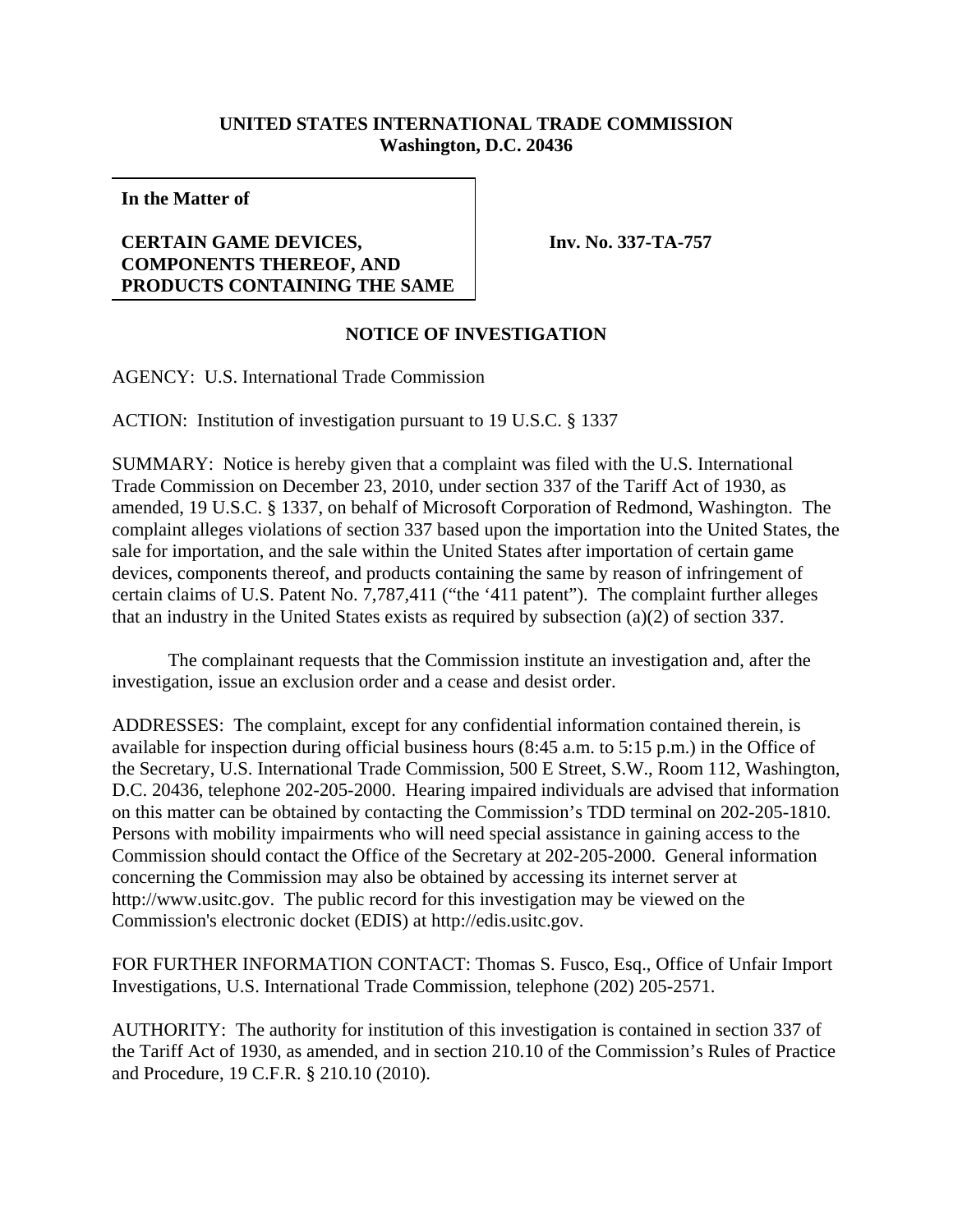SCOPE OF INVESTIGATION: Having considered the complaint, the U.S. International Trade Commission, on January 24, 2011, ORDERED THAT –

(1) Pursuant to subsection (b) of section 337 of the Tariff Act of 1930, as amended, an investigation be instituted to determine whether there is a violation of subsection  $(a)(1)(B)$  of section 337 in the importation into the United States, the sale for importation, or the sale within the United States after importation of certain game devices, components thereof, and products containing the same that infringe one or more of claims 1 and 7 of the '411 patent, and whether an industry in the United States exists as required by subsection (a)(2) of section 337;

(2) For the purpose of the investigation so instituted, the following are hereby named as parties upon which this notice of investigation shall be served:

(a) The complainant is:

Microsoft Corporation One Microsoft Way Redmond, WA 98052

(b) The respondents are the following entities alleged to be in violation of section 337, and are the parties upon which the complaint is to be served:

> Datel Design and Development Inc. 33 N. Garden Avenue Suite 900 Clearwater, FL 33755

> Datel Design and Development Ltd. Stafford Road Stone Staffordshire ST15 0DG United Kingdom

Datel Direct Ltd. Stafford Road Stone Staffordshire ST15 0DG United Kingdom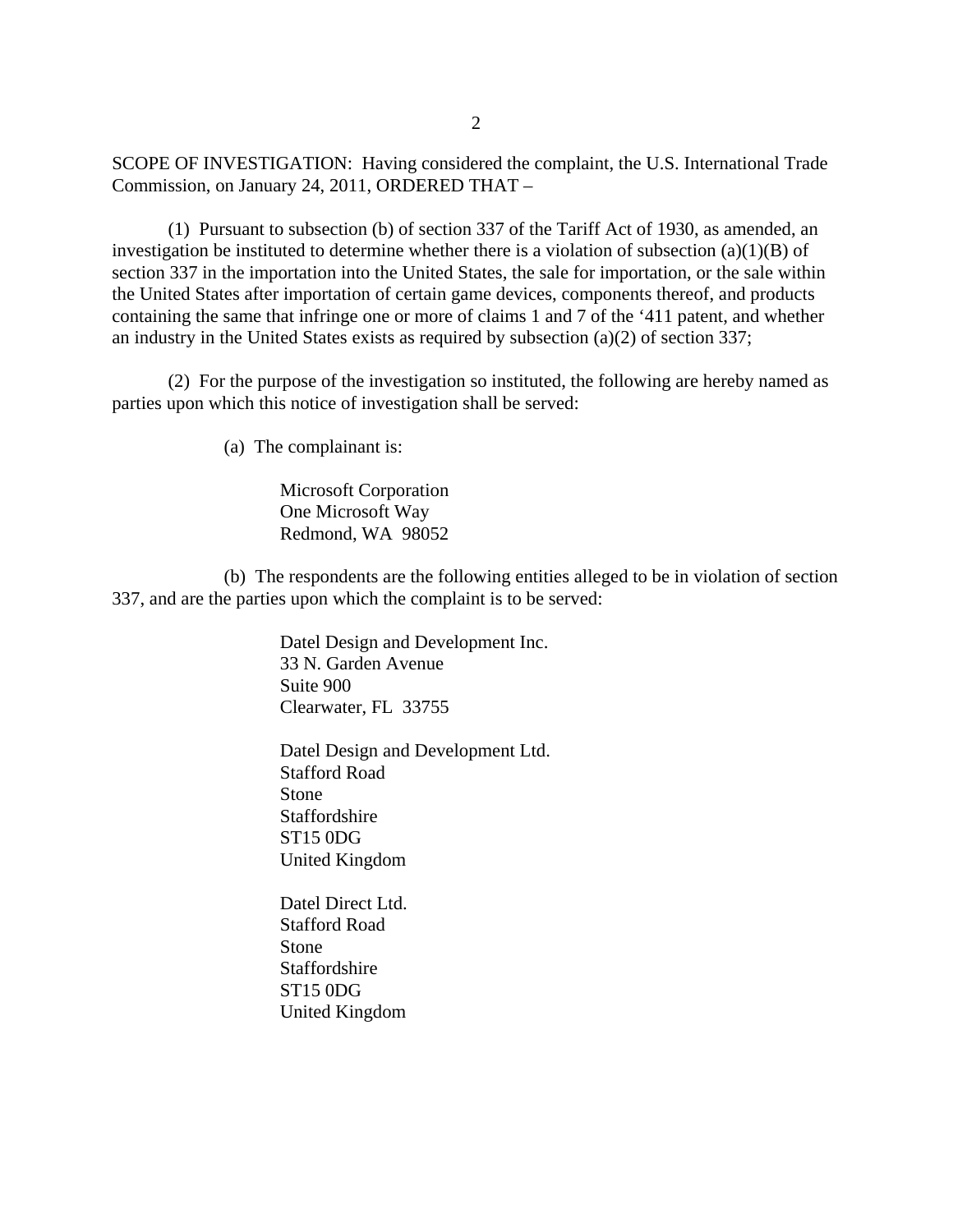Datel Holdings Ltd. Stafford Road Stone Staffordshire ST15 0DG United Kingdom

Datel Electronics Ltd. Stafford Road Stone Staffordshire ST15 0DG United Kingdom

(c) The Commission investigative attorney, party to this investigation, is Thomas S. Fusco, Esq., Office of Unfair Import Investigations, U.S. International Trade Commission, 500 E Street, S.W., Suite 401, Washington, D.C. 20436; and

(3) For the investigation so instituted, the Honorable Paul J. Luckern, Chief Administrative Law Judge, U.S. International Trade Commission, shall designate the presiding Administrative Law Judge.

Responses to the complaint and the notice of investigation must be submitted by the named respondents in accordance with section 210.13 of the Commission's Rules of Practice and Procedure, 19 C.F.R. § 210.13. Pursuant to 19 C.F.R. §§ 201.16(d)-(e) and 210.13(a), such responses will be considered by the Commission if received not later than 20 days after the date of service by the Commission of the complaint and the notice of investigation. Extensions of time for submitting responses to the complaint and the notice of investigation will not be granted unless good cause therefor is shown.

Failure of a respondent to file a timely response to each allegation in the complaint and in this notice may be deemed to constitute a waiver of the right to appear and contest the allegations of the complaint and this notice, and to authorize the administrative law judge and the Commission, without further notice to the respondent, to find the facts to be as alleged in the complaint and this notice and to enter an initial determination and a final determination containing such findings, and may result in the issuance of an exclusion order or a cease and desist order or both directed against the respondent.